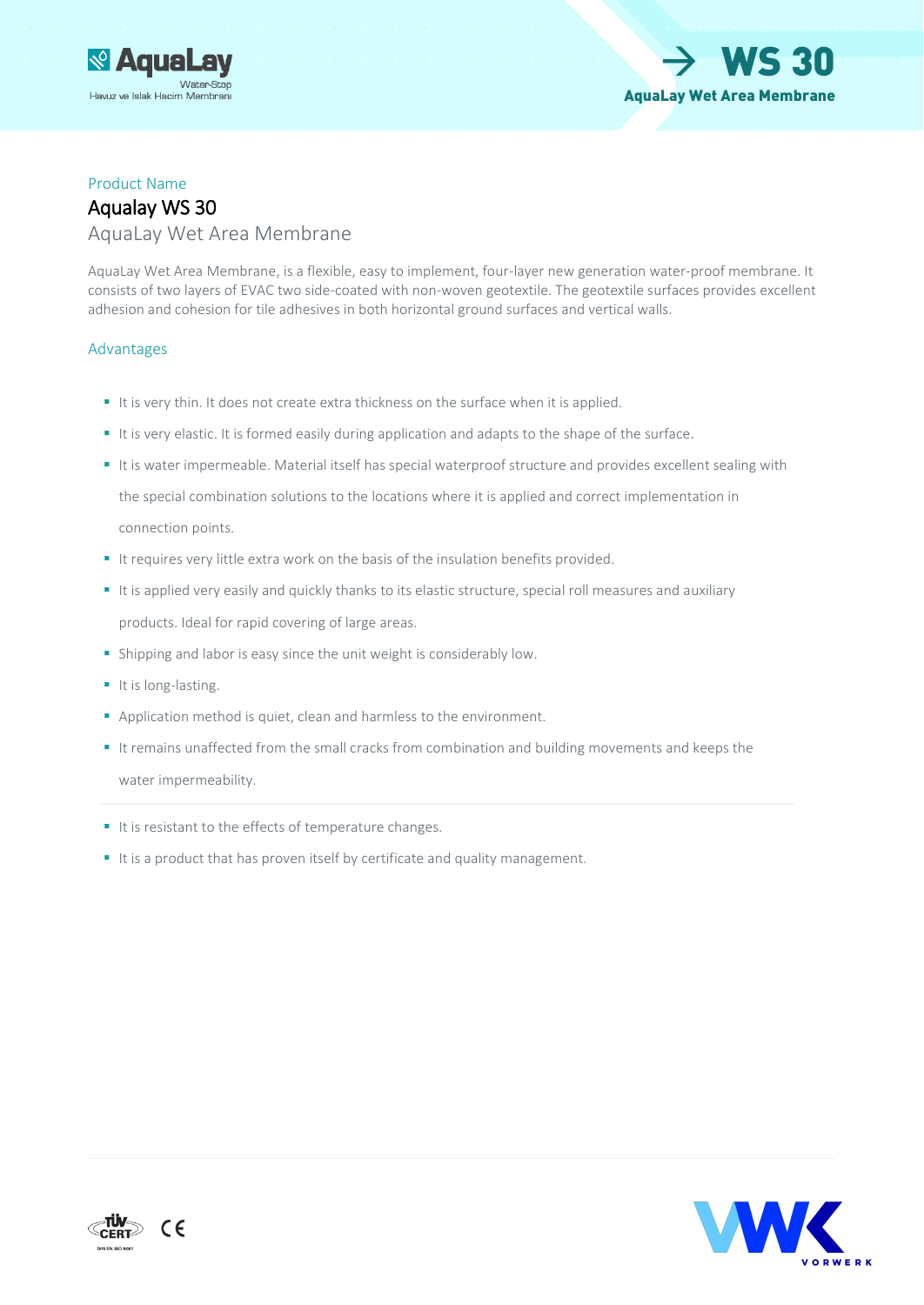



### Technical Specifications

| (EN 13956;2013)                                                                                            | Standard      | Unit              | Values                 |
|------------------------------------------------------------------------------------------------------------|---------------|-------------------|------------------------|
| Unit Weight                                                                                                | EN 1849-2     | g/m <sup>2</sup>  | 270                    |
| Roll Weight 1x5/1x30/2x20                                                                                  |               | kg                | 1,7/8,7/11,5           |
| Thickness                                                                                                  | EN 1849-2     | mm                | 0,57                   |
| Tensile Strength at Break (MD/CMD)                                                                         | EN 12311-2(A) | N/50 mm           | $\geq$ 200/ $\geq$ 200 |
| Elongation at Break (MD/CMD)                                                                               |               | $\%$              | $\geq$ 20/ $\geq$ 10   |
| <b>Tear Strength</b>                                                                                       | EN 12310-2    | $\mathbb N$       | $\geq$ 75/ $\geq$ 100  |
| Punchure Strength                                                                                          | EN 12961 (A)  | mm                | $\geq 500$             |
| Overlap Strength                                                                                           | EN 12317-2    | N/50              | $\geq 230$             |
| <b>Waterproofing Class</b>                                                                                 | EN 1928       |                   | Geçti                  |
| Flexiblity at low Temperature                                                                              | EN 495-5      | $\overline{0}C$   | $-20$                  |
| <b>Fire Class</b>                                                                                          | EN 13505-1    | Class             | E                      |
| Vapor Difussion Rate (Sd)                                                                                  | EN 1931 (B)   | m                 | 3,2                    |
| Vapor Difussion Resistance (Z)                                                                             |               | MN.s/g            | 16                     |
| Vapor Resistance According to CTE - DB HS 1 (Z>10MN.s/g)                                                   |               |                   |                        |
| Service Temperature                                                                                        |               | 2C                | $-20$ ile $+80$        |
| Bonding with C2 Class Cement Based Adhesive in 28 days<br>(14 days at 70 degrees Celsius in Lab Condition) |               |                   |                        |
| Strength                                                                                                   | EN 1348       | N/mm <sup>2</sup> | $\geq 0.7$             |
| Skid                                                                                                       | EN 1324       | N/mm <sup>2</sup> | $\geq 1$               |
| Water Resistance at Overlap (C2 Cement)                                                                    | Su Kolonu     | $1m/24$ Saat      | Su Geçirmez            |
|                                                                                                            |               |                   |                        |